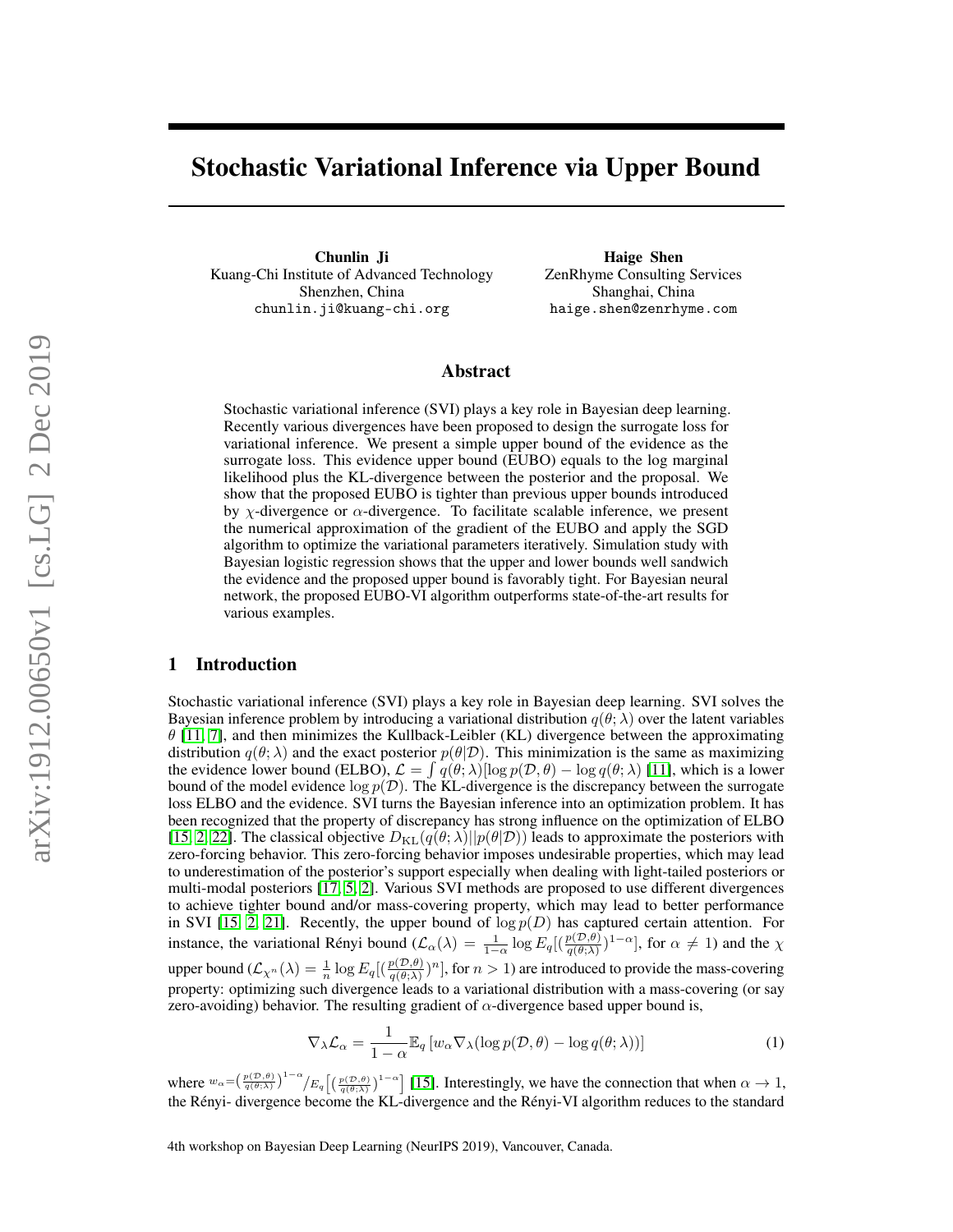SVI [\[7\]](#page-5-0); when  $\alpha = 0$ , the Rényi-VI becomes the importance weighted auto-encoder (IWAE) or say the importance weighted VI[\[1,](#page-5-3) [3\]](#page-5-4); when  $\alpha = -1$  , it becomes the  $\chi^2$  divergence based CHIVI algorithm [\[2\]](#page-5-1). The integration in the gradient  $\nabla_{\lambda} \mathcal{L}_{\alpha}$  can be estimated by Monte Carlo approach with samples drawn from  $q(\theta; \lambda)$ . Then the stochastic gradient descendant (SGD) algorithm is applied to optimize the variational parameter  $\lambda$ . Moreover, to deal with large datasets, we may use a minibatch of the data D in the evaluation of the joint distribution  $p(D, \theta)$  [\[19\]](#page-6-5). Inspired by these previous works, here we explore a simple but effective upper bound for variational inference, our main contributions are summarized:

1. We propose a new upper bound of the evidence by introducing the KL-divergence between the posterior and the variational distribution. The proposed EUBO possess the mass covering properties, and is tighter then the upper bounds introduced by  $\alpha$ -divergence or  $\chi$ -divergence.

2. We present the numerical approximation of the gradient of the EUBO, apply the SGD algorithm to optimize the variational parameters, and format a black-box style variational inference which is suitable for scalable Bayesian inference.

3. With the upper and lower bound sandwiching the evidence, we can be more confident to evaluate the fitting of model. We also find that the EUBO converges faster and is tighter than the ELBO. In Bayesian neural network regression, the EUBO-VI algorithm gains improvement in both the test error and the model fitting.

# 2 Variational Inference with the EUBO

#### 2.1 Upper bound of the model evidence

As it is well known that the KL-divergence is not symmetric,  $D_{KL}(q||p)$  possesses the zero-force property, but the inverse KL-divergence  $D_{KL}(p||q)$  posses the mass-covering property. This motivates our work to leverage on  $D_{KL}(p||q)$  in the design of the surrogate loss. By using Gibbs' inequality that  $-\int p(\theta|\mathcal{D}) \log p(\bar{\theta}|\mathcal{D}) d\theta \leq -\int p(\theta|\mathcal{D}) \log q_{\lambda}(\theta) d\theta$  holds for any distribution  $q(\theta;\lambda)$ , we introduce an upper bound on the model evidence,

$$
\log p(\mathcal{D}) = \int p(\theta|\mathcal{D}) \log p(\mathcal{D}, \theta) d\theta - \int p(\theta|\mathcal{D}) \log p(\theta|\mathcal{D}) d\theta
$$
  
\$\leq \int p(\theta|\mathcal{D}) \log p(\mathcal{D}, \theta) d\theta - \int p(\theta|\mathcal{D}) \log q(\theta; \lambda) d\theta = \int p(\theta|\mathcal{D}) \log \frac{p(\mathcal{D}, \theta)}{q(\theta; \lambda)} \qquad (2)\$

We define  $\mathcal{U}(\lambda) \equiv \int p(\theta|\mathcal{D}) \log \frac{p(\mathcal{D}, \theta)}{q(\theta; \lambda)} d\theta$  as the Evidence Upper BOund (EUBO). It is easy to find that  $U(\lambda) = \log p(\mathcal{D}) + D_{KL}(p(\theta|\mathcal{D})||q(\theta;\lambda))$ , that is  $D_{KL}(p(\theta|\mathcal{D})||q(\theta;\lambda))$  just the discrepancy between the EUBO  $\mathcal{U}(\lambda)$  and the true  $\log p(\mathcal{D})$ .

## <span id="page-1-0"></span>2.2 Some properties of the EUBO

We present three favorable properties of the proposed EUBO  $\mathcal{U}(\lambda)$ . First the discrepancy  $D_{\text{KL}}(p(\theta|\mathcal{D})||q(\theta; \lambda))$  possesses mass covering property. According to previous studies[\[15,](#page-6-1) [2\]](#page-5-1), the mass covering property has advance in approximation of the posterior. The mass covering prop-erty of EUBO, can be easily verified by simulation examples [\[16,](#page-6-6) [8\]](#page-5-5). Second,  $D_{KL}(p(\theta|\mathcal{D})||q(\theta; \lambda))$ is a tight discrepancy. We find that the  $D_{KL}(p(\theta|\mathcal{D})||q(\theta;\lambda))$  proposed in this work is tighter than the  $\alpha$ -divergence and  $\chi^n$ -divergence. With this tighter discrepancy, we can then design tighter upper bounds. As discussed in [\[1,](#page-5-3) [21\]](#page-6-4), tighter bound tends to lead better performance in SVI. We present a theorem to show the advantage of the proposed EUBO (see the appendix for a brief proof).

Theorem 1. Define the EUBO as equation (2). Then the following holds:

- ELBO  $\mathcal{L}(\lambda) \leq \log p(\mathcal{D}) \leq$  EUBO  $\mathcal{U}(\lambda)$ .
- $D_{\alpha}(q(\theta)||p(\theta|\mathcal{D})) \ge \frac{-\alpha}{1-\alpha}D_{\mathrm{KL}}(p(\theta|\mathcal{D})||q(\theta))$ , for  $\alpha \le 0$ ;  $D_{\chi^n}(q(\theta)||p(\theta|\mathcal{D})) \ge \frac{n-1}{n}D_{\mathrm{KL}}(p(\theta|\mathcal{D})||q(\theta))$ , for  $n \ge 2$ .
- $\bullet$   $\frac{-\alpha}{1-\alpha}$ U(λ) +  $\frac{1}{1-\alpha}\log p(\mathcal{D}) \leq U_{\alpha}(\lambda)$ , for  $\alpha \leq 0$ ;  $\frac{n-1}{n}$ U(λ) +  $\frac{1}{n}\log p(\mathcal{D}) \leq U_{\chi^n}(\lambda)$ , for  $\overline{n} \geq 2$ .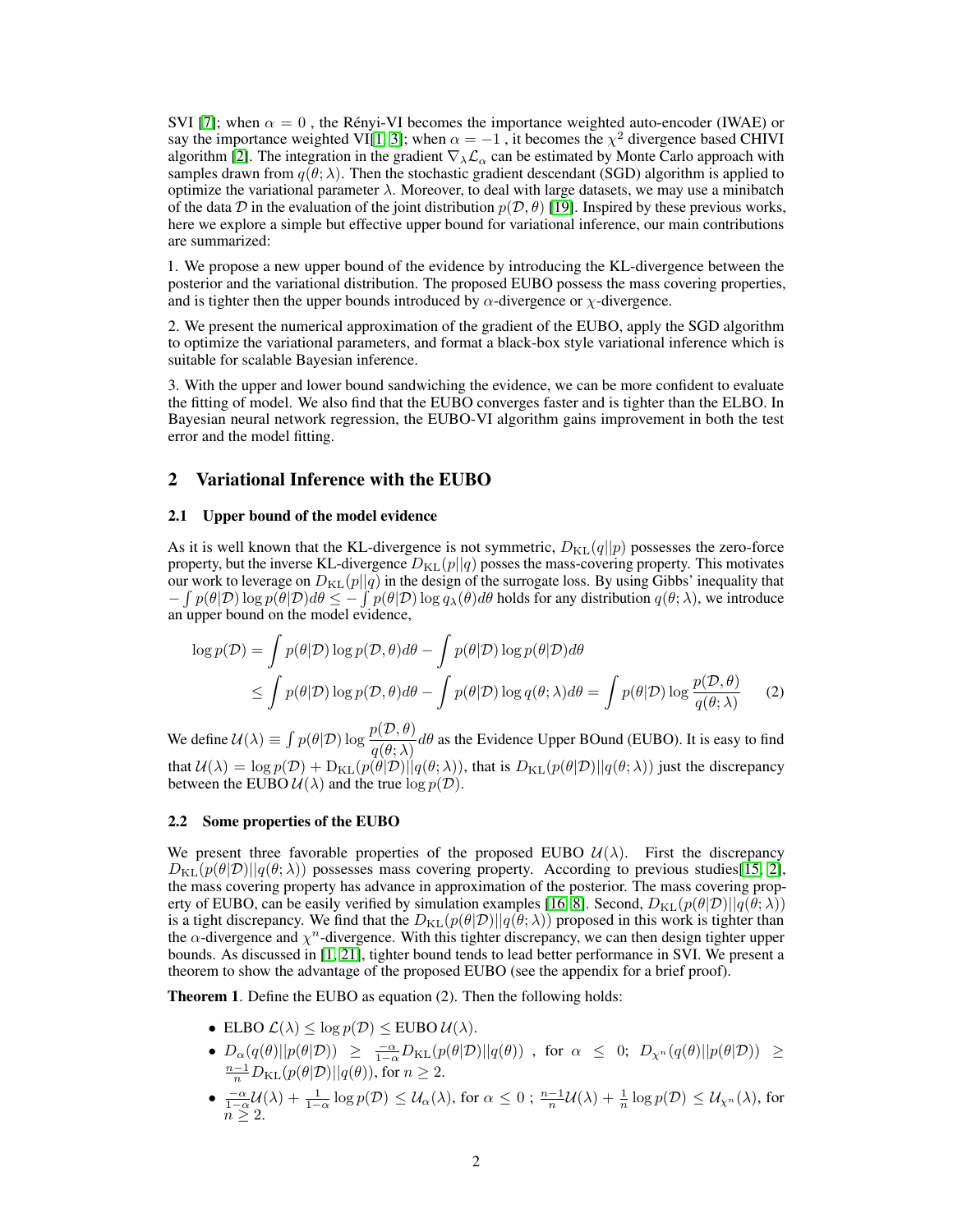Third, the numerical estimation of EUBO is close to the ground true evidence, even when the variational distribution has not been well optimized. The EUBO involves an integration with respect to the unknown posterior. As stated in later section, we use importance sampling in the estimation of this upper bound. The using of importance sampling reduces the bias of the MC estimation of the evidence when the variational proposal has certain discrepancy with the posterior. This property leads to two advantage: 1) model selection based solely on the ELBO is inappropriate because of the possible variation in the tightness of this bound, with the accompanying upper bound to sandwich the evidence, one can perform model selection with more confidence [\[4,](#page-5-6) [10\]](#page-5-7); 2) in case we need to evaluate the evidence or its surrogate when the optimization process of variational parameters can run only few steps, for example in the Bayesian Meta-learning[\[12,](#page-6-7) [20\]](#page-6-8), the proposed EUBO may be preferable since its estimation is insensitive to the bias of variational distribution.

#### <span id="page-2-1"></span>2.3 SGD for the EUBO

By definition, the EUBO  $U(\lambda)$  has an integration with respect to unknown posterior. In previous study[\[9,](#page-5-8) [10\]](#page-5-7), the posterior is represented by simulated sample from Markov chain Monte Carlo (MCMC), and the integration is approximated via Monte Carlo. However, Monte Carlo particularly MCMC is not a scalable method in dealing with large scale Bayesian learning problem. Following the idea of black-box VI[\[19\]](#page-6-5), we use only a few number of Monte Carlo samples to obtain a 'noisy' gradient of the EUBO, and then apply the SGD approach to optimize  $\lambda$  iteratively. First, we derive the gradient of  $U(\lambda)$  (refer to the Appendix for details), denoted by  $\nabla_{\lambda}U$ ,

$$
\nabla_{\lambda} \mathcal{U} = \mathbb{E}_{q} \left\{ w(\theta) \left[ (\log \omega(\theta) + 1) \nabla_{\lambda} \log p(\mathcal{D}, \theta) - \nabla_{\lambda} \log q(\theta; \lambda) \right] \right\}
$$
(3)

where  $w(\theta) = \frac{p(\theta|D)}{q(\theta;\lambda)}$  and  $\omega(\theta) = \frac{p(D,\theta)}{q(\theta;\lambda)}$ . Note that the posterior  $p(\theta|\mathcal{D})$  in  $w(\theta)$  is generally unknown, so we use the joint distribution  $p(\mathcal{D}|\theta)p(\theta)$  instead and normalizes the weights to cancel the unknown constant  $p(\mathcal{D})$ . Given the samples  $\{\theta^{(i)}\}_{i=1}^M$  drawn from  $q(\theta; \lambda)$  and normalized weights  $\{\hat{w}^{(i)}\}_{i=1}^M$ , we estimate  $\nabla_{\lambda} \mathcal{U}$  as follows,

<span id="page-2-2"></span>
$$
\hat{\nabla}_{\lambda} \mathcal{U} = \sum_{i}^{M} \hat{w}^{(i)} \left[ (\log \omega(\theta^{(i)}) + 1) \nabla_{\lambda} \log p(\mathcal{D}, \theta^{(i)}) - \nabla_{\lambda} \log q(\theta^{(i)}; \lambda) \right]. \tag{4}
$$

To deal with large dataset, we divide the entire dataset to mini-batch. Only a mini-batch data  $S = \{x_n\}_{n=1}^S$  is used in the evaluation of  $p(\mathcal{D}, \theta)$ ,

$$
p(\mathcal{D}, \theta^{(i)}) \approx \left[ \prod_{n=1}^{S} p(x_n | \theta^{(i)}) \right]^{\frac{N}{S}} p(\theta^{(i)}).
$$

To incorporate with the advantage of autogradient packages [], we take the reparametrization trick [\[13\]](#page-6-9) that  $\theta^{(i)} = g_{\lambda}(\epsilon^{(i)}) = \mu + \sigma \epsilon^{(i)}$ , where  $\lambda = [\mu, \sigma]$  and  $\epsilon^{(i)} \sim \mathcal{N}(0, 1)$ , then the resulting reparameterization gradient becomes,

$$
\hat{\nabla}_{\lambda} \mathcal{U} = \sum_{i}^{M} \hat{w}^{(i)} \left[ (\log \omega(\theta^{(i)}) + 1) \nabla_{\lambda} \log p(\mathcal{D}, g_{\lambda}(\epsilon^{(i)})) - \nabla_{\lambda} \log q(g_{\lambda}(\epsilon^{(i)}); \lambda) \right].
$$
 (5)

This reparametrization trick significantly reduces the effort needed to implement variational inference in a wide variety of models. Finally, with the noisy estimation of the gradient  $\hat{\nabla}_{\lambda} \mathcal{U}$ , the SGD algorithm is applied to minimize the EUBO iteratively,  $\lambda_{t+1} = \lambda_t - \alpha * \hat{\nabla}_\lambda \mathcal{U}$ . The algorithm is presented as follows,

After we obtain the optimal  $\lambda^*$ , the resulting minimum upper bound  $\mathcal{U}(\lambda)$  is then estimated by

<span id="page-2-0"></span>
$$
\hat{\mathcal{U}}^* = \sum_{i=1}^M \hat{w}^{(i)} \left[ \sum_{n=1}^N \log p(x_n | \theta^{(i)}) + \log p(\theta^{(i)}) - \log q(\theta^{(i)}; \lambda^*) \right]
$$
(6)

Furthermore, if we assume the posterior  $p(\theta|\mathcal{D})$  and the joint distribution  $p(\theta, \mathcal{D})$  has no relation to the variational parameter  $\lambda$ , which means  $\nabla_\lambda p(\theta|\mathcal{D}) = 0$  and  $\nabla_\lambda \log p(\mathcal{D}, \theta) = 0$ , then we obtain the score gradient,  $\hat{\nabla}_{\lambda} \mathcal{U} = -\sum_{i}^{M} \hat{w}^{(i)} \nabla_{\lambda} \log q(\theta^{(i)}; \lambda)$ . Compare with the score gradient of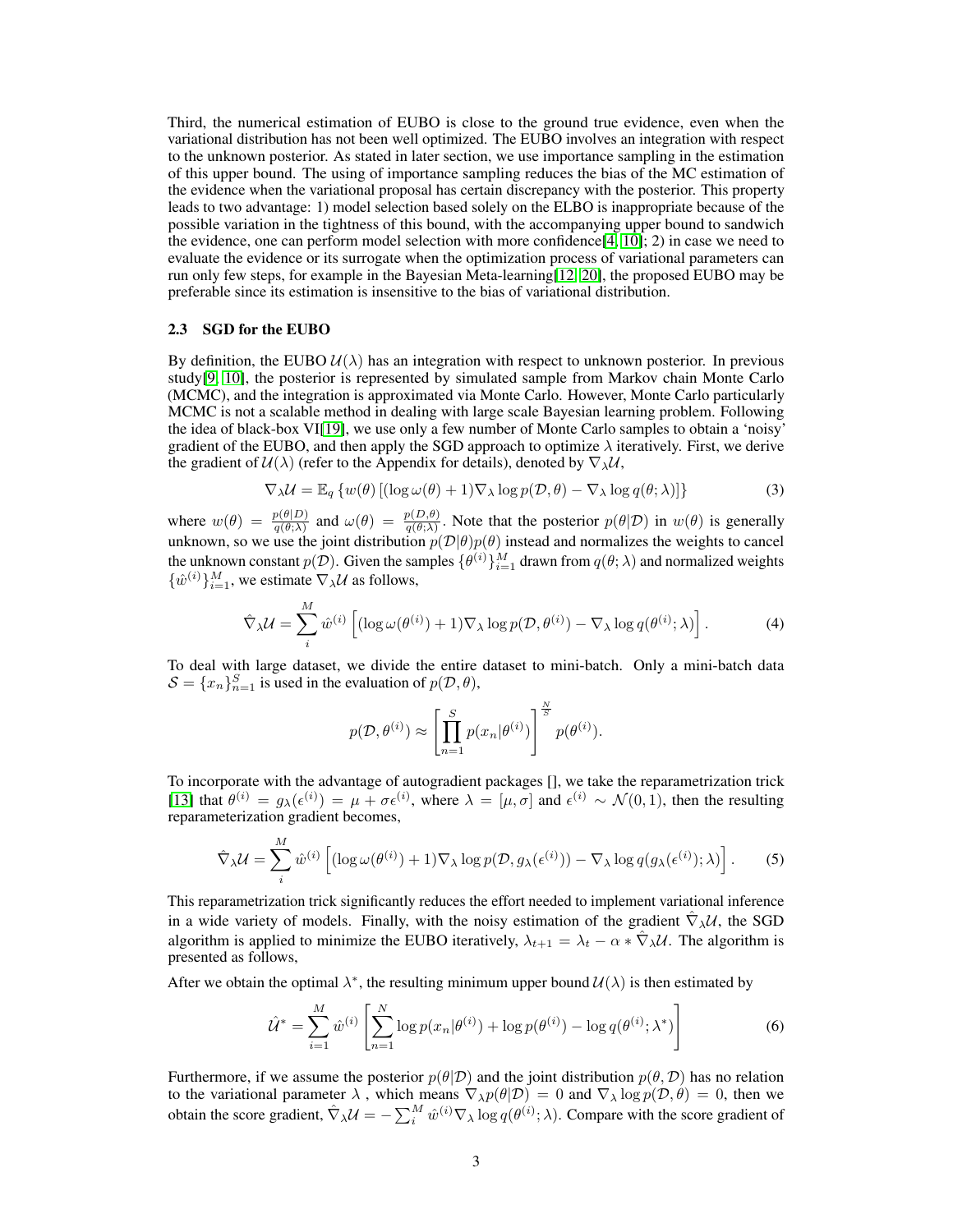#### Algorithm 1 EUBO based variational inference (EUBO-VI)

- Initialization: initialize the parameter  $\lambda_0$  randomly or by some pre-specified values, the learning rate  $\alpha_0$ .
- for  $t = 0, ..., T$ 
	- pick up a mini-batch data  $S = \{x_n\}_{n=1}^S$ .
	- $\rightarrow$  generate *M* samples { $\theta^{(i)}\}_{i=1}^M$  :  $\epsilon^{(i)} \sim \mathcal{N}(0,1)$ ,  $\theta^{(i)} = g_\lambda(\epsilon^{(i)} = \mu + \sigma \epsilon^{(i)}$ .
	- calculate the weight  $\log w^{(i)} = \frac{N}{S} \sum_{n=1}^{S} \log p(x_n | \theta^{(i)}) + \log p(\theta^{(i)}) \log q(\theta^{(i)}; \lambda_t),$  $w^{(i)} = \exp\left(\log w^{(i)} - \max\{\log w^{(i)}\}\right)$ , and normalize  $\hat{w}^{(i)} = \frac{w^{(i)}}{\sum_{n=1}^{\infty} w^{(i)}}$  $\frac{w^{(i)}}{\sum_i w^{(i)}}$  .
	- evaluate the gradient  $\hat{\nabla}_{\lambda} \mathcal{U} = -\sum \hat{w}^{(i)} \nabla_{\lambda} \log q(g_{\lambda}(\epsilon^{(i)})$ .
	- update  $\lambda_{t+1} = \lambda_t \alpha_t * \hat{\nabla}_\lambda \mathcal{U}$ .

CHIVI[\[2\]](#page-5-1), we find the only difference is the definition of  $\hat{w}$ :  $\hat{w} \propto \frac{p(D,\theta)}{q(\theta,\lambda)}$  $\frac{\rho(D,\theta)}{q(\theta,\lambda)}$  for our EUBO-VI, while  $\hat{w} \propto (\frac{p(D,\theta)}{q(\theta,\lambda)})$  $\frac{p(D,\theta)}{q(\theta,\lambda)}$ <sup>2</sup> for CHIVI. However, although there is some similarity between the EUBO-VI and CHIVI/Rényi-VI, EUBO-VI is unique and does not fall into any special case of these previous upper bound based SVI algorithms.

## 3 Simulation studies

### <span id="page-3-0"></span>3.1 Bayesian Logistic Regression

For Bayesian logistic regression, we use data sets from the UCI repository: Iris, Pima, Spectf, Wdbc and Ionos. The variate dimension in these data sets range from 5 to 45, including a dimension of all ones to account for offset. We set the prior distribution of the coefficients as  $\mathcal{N}(0, 1)$ , choose the number of importance sampling samples as 10 and the mini-batch size as 100. In our experiments we use the Adam algorithm [\[14\]](#page-6-10), an adaptive version of SGD which automatically tune the learning rates according to the history of gradients and their variances. We perform experiments with the proposed EUBO-SVI, in comparision with vanilla SVI [\[18\]](#page-6-11), CHIVI[\[2\]](#page-5-1) and Rényi-VI [\[15\]](#page-6-1). We also compared the optimized bounds obtained by various algorithms:  $\hat{\mathcal{L}}$  denotes ELBO from vanilla SVI,  $\hat{\mathcal{U}}$  denotes EUBO from the proposed algorithm,  $\mathcal{U}_{\chi^2}$  denotes the upper bound from CHIVI,  $\hat{\mathcal{U}}_{\alpha=-2}$  and  $\hat{\mathcal{L}}_{\alpha=2}$ denotes the upper and lower bounds from the Rényi-VI with different  $\alpha$ -divergences.

Take the logistic regression of Iris dataset as example, we show the estimated bound of ELBO and EUBO of each epoch in Figure 1. We observed that the EUBO converges faster, and is tighter than the ELBO even in the early stage when the variational parameters are not well optimized. We run 20 trails for each bounds, the results are shown in table 1. The upper and lower bounds well bracket the log evidence. With both the lower and upper bounds being close to each other, we are more confidence that the VIs find the true evidence. Moreover, simulation results confirm that  $\frac{1}{2}$ U( $\lambda$ ) +  $\frac{1}{2}$  log  $p(\mathcal{D}) \leq U_{\chi^2}(\lambda)$ , which is consistent with Theorem 1 discussed in Section 2.2. To test the performance of prediction, all the datasets are randomly partitioned into 90% for training and 10% for testing, and the results are averaged over 20 random trials. The averaged test error is shown in table 2, which shows that the EUBO-SVI algorithm performs well in model prediction.

### <span id="page-3-1"></span>3.2 Bayesian Neural Network

In the Bayesian neural network regression, we take the same setting with previous work [\[15\]](#page-6-1). We use neural networks with one hidden layers, and take 50 hidden units for most datasets, except that we take 100 units for Protein which are relatively large; We set  $\mathcal{N}(0, 1)$  as the prior distribution for the weight and bias of the neural network. We choose  $RELU(x) = max(0, x)$  as the active function. The number of importance sampling samples is 10 and the mini-batch size is 100. All the datasets are randomly partitioned into 90% for training and 10% for testing, and the results are averaged over 20 random trials. We compare our EUBO-VI with state-of-the-art results directly cited from some representative algorithms: Probabilistic backpropagation(BPB)[\[6\]](#page-5-9), Rényi-VI [\[15\]](#page-6-1), and CLBO-VI [\[21\]](#page-6-4). The averaged prediction accuracy and averaged test log likelihood (LL) are given in Table 3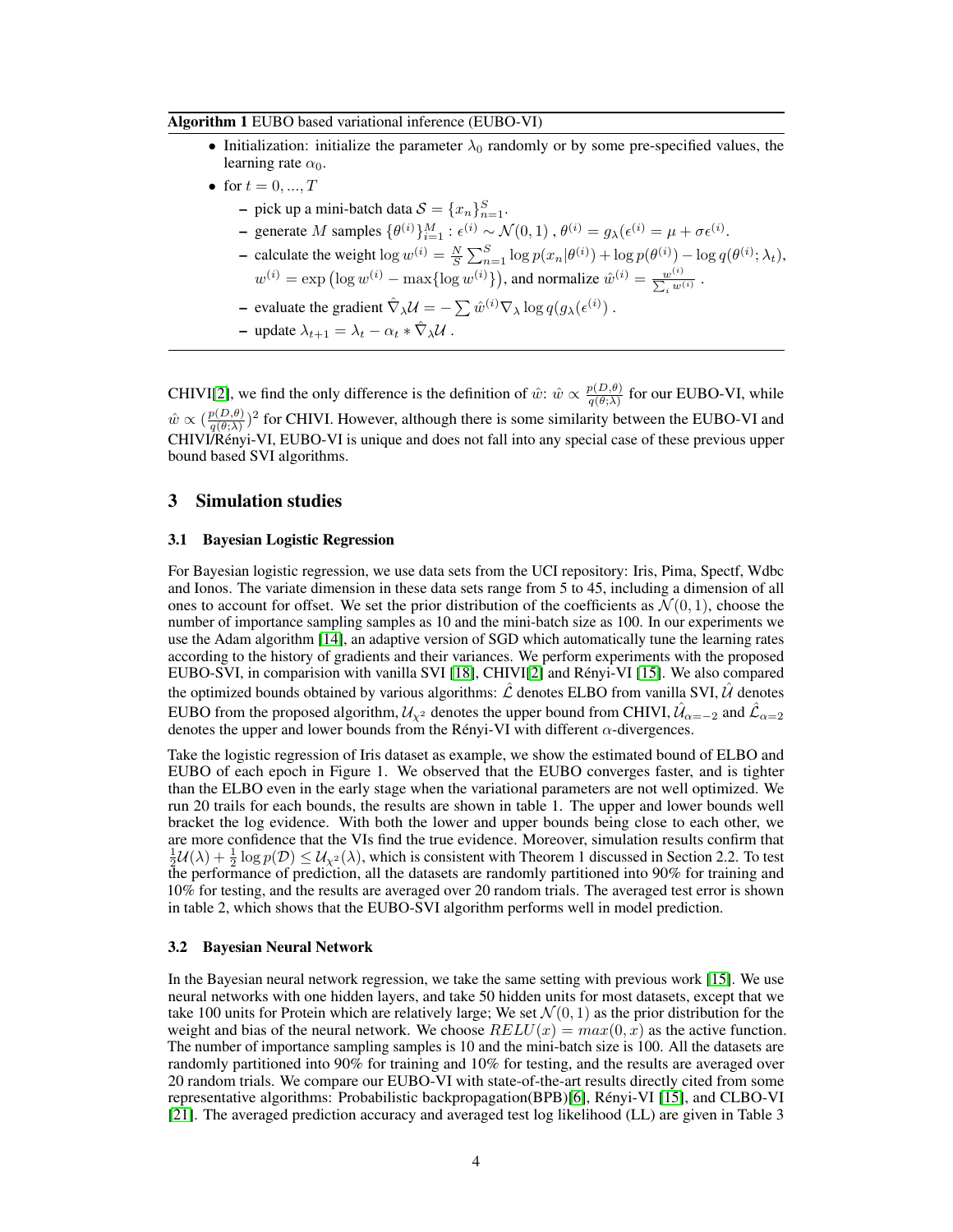

Figure 1: Bayesian logistic regression on Iris data: the upper and lower bounds sandwich the log marginal likelihood.

|                                                                                                                                                     | <b>Iris</b>       | Pima              | Spectf            | Wdbc              | Ionos             |
|-----------------------------------------------------------------------------------------------------------------------------------------------------|-------------------|-------------------|-------------------|-------------------|-------------------|
| $\hat{\mathcal{U}}_{\alpha=-2}$                                                                                                                     | $-7.94 \pm 0.70$  | $-41 \pm 1.96$    | $-6.20 \pm 1.79$  | $-6.97 \pm 2.24$  | $-28.11 \pm 2.29$ |
| $\hat{U}$                                                                                                                                           | $-8.34 + 0.37$    | $-44.7 + 2.79$    | $-7.53 \pm 1.60$  | $-8.38 + 2.39$    | $-30.01 + 2.46$   |
| $\begin{array}{l} \mathcal{U}_{\chi^2} \\ \frac{1}{2} \mathcal{U} + \frac{1}{2} \log \hat{p}(\mathcal{D}) \\ \log \hat{p}(\mathcal{D}) \end{array}$ | $-8.58 \pm 0.71$  | $-45.3 \pm 2.07$  | $-8.33 \pm 1.05$  | $-9.53 \pm 1.95$  | $-34.67 \pm 2.11$ |
|                                                                                                                                                     | $-9.18 + 0.23$    | $-46.84 + 2.21$   | $-9.02 \pm 1.12$  | $-10.84 + 2.02$   | $-33.86 \pm 2.18$ |
|                                                                                                                                                     | $-10.03 \pm 0.17$ | $-48.94 \pm 1.65$ | $-10.51 + 0.65$   | $-13.3 \pm 1.65$  | $-37.72 \pm 1.91$ |
|                                                                                                                                                     | $-12.85 + 0.27$   | $-53.36 + 0.95$   | $-12.58 + 0.30$   | $-18.99 + 0.29$   | $-46.67 + 0.40$   |
|                                                                                                                                                     | $-14.29 + 0.55$   | $-55.55 \pm 1.29$ | $-13.19 \pm 0.21$ | $-25.18 \pm 1.04$ | $-51.01 \pm 0.45$ |

Table 1: Bayesian logistic regression: estimated upper and lower bounds

and Table 4 respectively. The proposed EUBO-VI achieves substantial improvement on both the test error and negative log likelihood for various examples.

# 4 Conclusion

We investigate the variational inference utilize an effective evidence upper bound (EUBO). The proposed upper bound is based on the KL-divergence between the posterior and variational distribution. We real that this upper bound is tighter than the previous Rényi bound and  $\chi$ -bound. We proposed the SGD algorithm to optimize the EUBO and develop the reparametrization trick for easy implementation using prevalent python packages for large scale problems. We compare the proposed algorithm with vanilla SVI, CHIVI and Rényi-VI. Simulation study shows that the proposed EUBO-VI algorithm gains improvement on both the test error and log likelihood. We also observed that the EUBO converges faster, and is tighter than the ELBO even in the early stage of the optimization procedure. Moreover, with the both upper and lower bound, we are much confidence

Table 2: Bayesian logistic regression: test error

|                      | <b>Iris</b> | Pima              | Spectf            | Wdbc              | <b>I</b> onos     |
|----------------------|-------------|-------------------|-------------------|-------------------|-------------------|
| $D_{\alpha=-2}$ -SVI | $0.0 + 0.0$ | $0.240 \pm 0.043$ | $0.085 \pm 0.046$ | $0.019 + 0.013$   | $0.128 + 0.070$   |
| <b>CHIVI</b>         | $0.0 + 0.0$ | $0.230 + 0.038$   | $0.080 + 0.062$   | $0.013 + 0.013$   | $0.090 \pm 0.039$ |
| EUBO-SVI             | $0.0 + 0.0$ | $0.231 + 0.045$   | $0.080 + 0.055$   | $0.014 \pm 0.012$ | $0.085 + 0.045$   |
| ELBO-SVI             | $0.0 + 0.0$ | $0.235 \pm 0.040$ | $0.083 \pm 0.058$ | $0.017 + 0.012$   | $0.089 + 0.046$   |
| $D_{\alpha-2}$ -SVI  | $0.0 + 0.0$ | $0.229 + 0.042$   | $0.081 + 0.057$   | $0.014 + 0.014$   | $0.088 + 0.0394$  |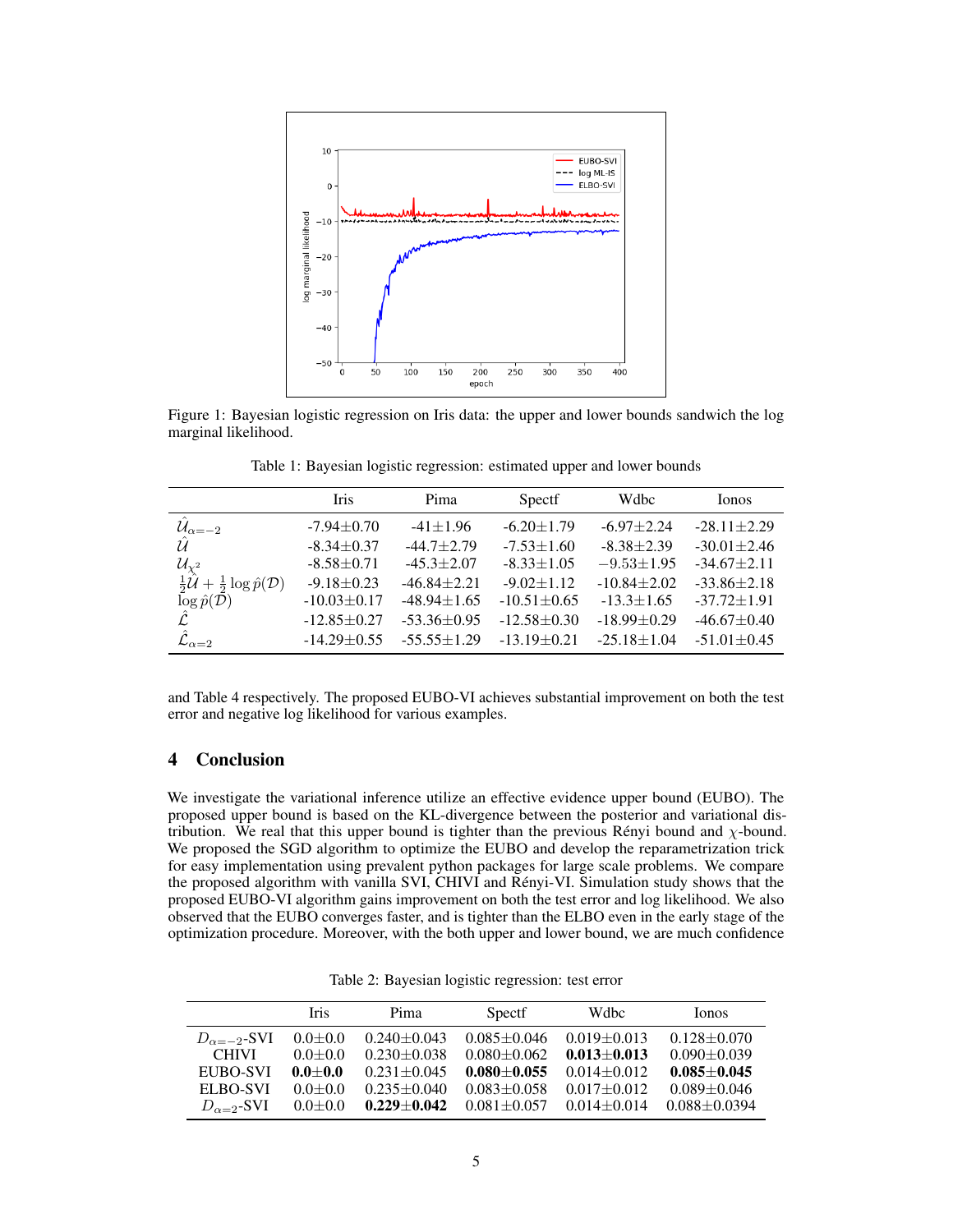|               | <b>EUBO-VI</b>  | Rényi-VI[21]    | <b>CLBO-VI</b> [21] | $ELBO-VI[15]$   | BPB[6]            |
|---------------|-----------------|-----------------|---------------------|-----------------|-------------------|
| <b>Boston</b> | $2.62 + 0.16$   | $2.86 \pm 0.40$ | $2.71 \pm 0.29$     | $2.89 + 0.17$   | $2.977 + 0.093$   |
| Concrete      | $4.81 + 0.22$   | $5.15 \pm 0.25$ | $5.04 + 0.27$       | $5.42 \pm 0.11$ | $5.506 \pm 0.103$ |
| Energy        | $0.94 + 0.08$   | $1.00 + 0.18$   | $0.95 \pm 0.15$     | $0.51 + 0.01$   | $1.734 \pm 0.051$ |
| Kin8nm        | $0.08 + 0.00$   | $0.08 + 0.00$   | $0.08 + 0.00$       | $0.08 + 0.00$   | $0.098 + 0.001$   |
| <b>Naval</b>  | $0.01 + 0.01$   | $0.00 + 0.01$   | $0.00 + 0.00$       | $0.00 + 0.00$   | $0.006 + 0.000$   |
| Combined      | $4.07 \pm 0.10$ | $4.13 \pm 0.04$ | $4.03 + 0.06$       | $4.07 \pm 0.04$ | $4.052 \pm 0.031$ |
| Protein       | $4.41 + 0.05$   | $4.65 \pm 0.07$ | $4.43 \pm 0.05$     | $4.45 \pm 0.02$ | $4.623 \pm 0.009$ |
| Wine          | $0.60 + 0.03$   | $0.62 + 0.03$   | $0.61 \pm 0.03$     | $0.63 \pm 0.01$ | $0.614 \pm 0.008$ |
| Yacht         | $0.75 + 0.05$   | $0.94 + 0.23$   | $0.87 + 0.18$       | $0.81 \pm 0.05$ | $0.778 + 0.042$   |
|               |                 |                 |                     |                 |                   |

<span id="page-5-10"></span>Table 3: Bayesian neural network regression: average test RMSE

<span id="page-5-11"></span>Table 4: Bayesian neural network regression: average negative test LL(lower is better)

|               | EUBO-SVI         | $Rényi-VI[21]$   | $CLBO-VI[21]$    | $ELBO-VI[15]$    | BPB[6]            |
|---------------|------------------|------------------|------------------|------------------|-------------------|
| <b>Boston</b> | $2.37 + 0.02$    | $2.46 \pm 0.16$  | $2.40 \pm 0.09$  | $2.52 \pm 0.03$  | $2.579 + 0.052$   |
| Concrete      | $2.83 + 0.03$    | $3.04 + 0.07$    | $3.02 \pm 0.03$  | $3.11 \pm 0.02$  | $3.137 + 0.021$   |
| Energy        | $1.63 + 0.03$    | $1.67 + 0.05$    | $1.65 \pm 0.04$  | $0.77 + 0.02$    | $1.981 + 0.023$   |
| Kin8nm        | $-1.16 \pm 0.01$ | $-1.14 \pm 0.02$ | $-1.14 + 0.02$   | $-1.12 \pm 0.01$ | $-0.901 + 0.010$  |
| Naval         | $-3.81 \pm 0.05$ | $-4.11 + 0.11$   | $-4.17 \pm 0.01$ | $-6.49 + 0.04$   | $-3.735 + 0.004$  |
| Combined      | $2.82 \pm 0.01$  | $2.84 \pm 0.04$  | $2.81 + 0.02$    | $2.82 + 0.01$    | $2.819 + 0.008$   |
| Protein       | $2.87 + 0.02$    | $2.93 \pm 0.00$  | $2.89 + 0.01$    | $2.91 \pm 0.00$  | $2.950 + 0.002$   |
| Wine          | $0.92 + 0.03$    | $0.94 + 0.04$    | $0.93 \pm 0.04$  | $0.96 \pm 0.01$  | $0.931 \pm 0.014$ |
| Yacht         | $1.12 + 0.02$    | $1.61 \pm 0.00$  | $1.52 + 0.00$    | $1.77 + 0.01$    | $1.211 + 0.044$   |

with the model fitness. This upper bound VI not only provided for variational inference for complex model, but also provide an easy accessible upper bound for model criticism.

## References

- <span id="page-5-3"></span>[1] Yuri Burda, Roger B. Grosse, and Ruslan Salakhutdinov. Importance weighted autoencoders. In *Proceedings of the International Conference on Learning Representations (ICLR)*, 2015. [1,](#page-0-0) [2.2](#page-1-0)
- <span id="page-5-1"></span>[2] Adji B. Dieng, Dustin Tran, Rajesh Ranganath, John Paisley, and David M. Blei. Variational inference via χ-upper bound minimization. In *Proceedings of the Neural Information Processing Systems*, 2017. [1,](#page-0-1) [1,](#page-0-0) [2.2,](#page-1-0) [2.3,](#page-2-0) [3.1](#page-3-0)
- <span id="page-5-4"></span>[3] Justin Domke and Daniel Sheldon. Importance weighting and variational inference. In *Proceedings of the Neural Information Processing Systems*, 2018. [1](#page-0-0)
- <span id="page-5-6"></span>[4] R. B. Grosse, Z. Ghahramani, and R. P Adams. Sandwiching the marginal likelihood using bidirectional Monte Carlo. ArXiv preprint, arXiv:1511.02543, 2015. [2.2](#page-1-0)
- <span id="page-5-2"></span>[5] J. Hensman, M. Zwiessele, and N. D. Lawrence. Tilted variational Bayes. *Proceedings of Machine Learning Research*, 33(9):356–364, 2014. [1](#page-0-1)
- <span id="page-5-9"></span>[6] José Miguel Hernández-Lobato and Ryan P. Adams. Probabilistic backpropagation for scalable learning of Bayesian neural networks. In *Proceedings of the International Conference on Machine Learning*, 2015. [3.2,](#page-3-1) [3,](#page-5-10) [4](#page-5-11)
- <span id="page-5-0"></span>[7] Matthew D. Hoffman, David M. Blei, Chong Wang, and John William Paisley. Stochastic variational inference. *Journal of Machine Learning Research*, 14:1303–1347, 2013. [1,](#page-0-1) [1](#page-0-0)
- <span id="page-5-5"></span>[8] Chunlin Ji. Adaptive monte carlo methods for Bayesian inference. Master's thesis, University of Cambridge, UK, 2006. [2.2](#page-1-0)
- <span id="page-5-8"></span>[9] Chunlin Ji. Advances in Bayesian modelling and computation: Spatio-temporal processes, model assessment and adaptive MCMC, 2009. Ph.D. thesis, Department of Statistical Science, Duke University. [2.3](#page-2-1)
- <span id="page-5-7"></span>[10] Chunlin Ji, Haige Shen, and Mike West. Bounded approximations for marginal likelihoods, 2010. Technical Report, Department of Statistical Science, Duke University. [2.2,](#page-1-0) [2.3](#page-2-1)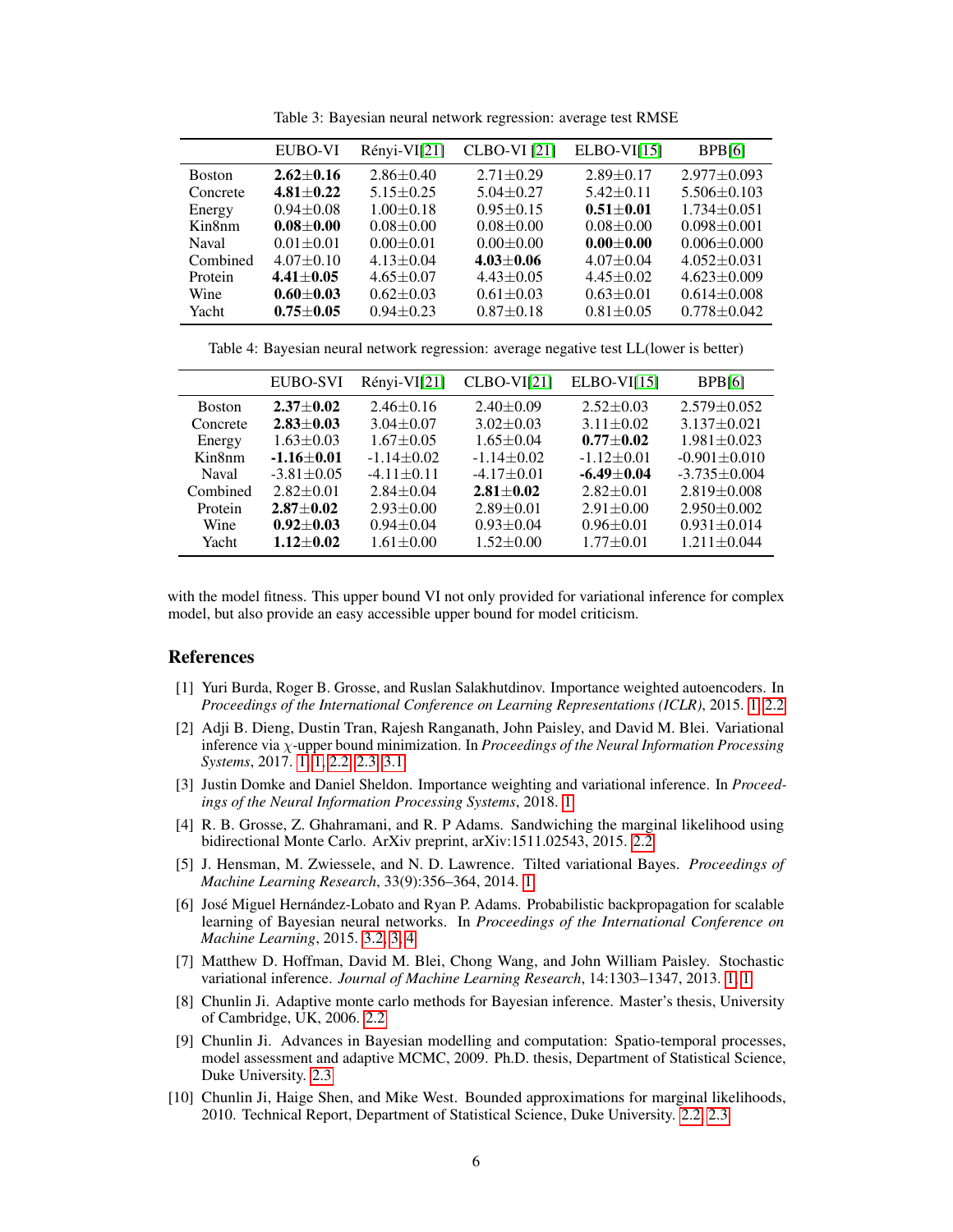- <span id="page-6-0"></span>[11] M. Jordan, Z. Ghahramani, T. Jaakkola, and K. Saul. An introduction to variational methods for graphical models. *Machine Learning*, 37(2):183–233, 1999. [1](#page-0-1)
- <span id="page-6-7"></span>[12] Taesup Kim, Jaesik Yoon, Ousmane Dia, Sungwoong Kim, Yoshua Bengio, and Sungjin Ahn. Bayesian model-agnostic meta-learning. In *Proceedings of the Neural Information Processing Systems*, 2018. [2.2](#page-1-0)
- <span id="page-6-9"></span>[13] D. Kingma and M. Welling. Auto-encoding variational Bayes. In *Proceedings of the 2nd International Conference on Learning Representations (ICLR)*, 2014. [2.3](#page-2-2)
- <span id="page-6-10"></span>[14] Diederik Kingma and Jimmy Ba. Adam: A method for stochastic optimization. arXiv preprint, arXiv:1412.698, 2014. [3.1](#page-3-0)
- <span id="page-6-1"></span>[15] Y. Li and R. E. Turner. Variational inference with Rényi divergence. In *Proceedings of the Neural Information Processing Systems*, 2016. [1,](#page-0-1) [1,](#page-0-0) [2.2,](#page-1-0) [3.1,](#page-3-0) [3.2,](#page-3-1) [3,](#page-5-10) [4](#page-5-11)
- <span id="page-6-6"></span>[16] Thomas Minka. Divergence measures and message passing. Technical report, Microsoft Research, 2005. [2.2](#page-1-0)
- <span id="page-6-3"></span>[17] K. P. Murphy. *Machine Learning: A Probabilistic Perspective*. MIT press, 2012. [1](#page-0-1)
- <span id="page-6-11"></span>[18] J. Paisley, D. Blei, and M. I. Jordan. Variational Bayesian inference with stochastic search. In *Proceedings of the 29th International Conference on Machine Learning*, pages 1363–1370, 2012. [3.1](#page-3-0)
- <span id="page-6-5"></span>[19] R. Ranganath, S. Gerrish, and D. Blei. Black box variational inference. In *Artificial Intelligence and Statistics*, 2014. [1,](#page-0-0) [2.3](#page-2-1)
- <span id="page-6-8"></span>[20] Sachin Ravi and Alex Beatson. Amortized Bayesian meta-learning. In *Proceedings of the International Conference on Learning Representations (ICLR)*, 2019. [2.2](#page-1-0)
- <span id="page-6-4"></span>[21] Chenyang Tao, Liqun Chen, Ruiyi Zhang, Ricardo Henao, and Lawrence Carin. Variational inference and model selection with generalized evidence bounds. In *Proceedings of the International Conference on Machine Learning*, 2018. [1,](#page-0-1) [2.2,](#page-1-0) [3.2,](#page-3-1) [3,](#page-5-10) [4](#page-5-11)
- <span id="page-6-2"></span>[22] Cheng Zhang, Judith Butepage, Hedvig Kjellstrom, and Stephan Mandt. Advances in variational inference. ArXiv preprint, arXiv:1711.05597, 2018. [1](#page-0-1)

# Appendix

#### Gradient of the EUBO

We present two ways to derive the gradient of the EUBO  $\mathcal{U}_{\lambda}$ . Reform  $\mathcal{U}_{\lambda}$  as an integration with  $q(\theta; \lambda)$ , that is  $\int q(\theta; \lambda) \left( \frac{p(\theta|\mathcal{D})}{q(\theta; \lambda)} \right)$  $\frac{p(\theta|\mathcal{D})}{q(\theta;\lambda)} \log \frac{p(\mathcal{D},\theta)}{q(\theta;\lambda)} d\theta$ , and denote  $w(\theta) = \frac{p(\mathcal{D},\theta)}{q(\theta;\lambda)}$ ,  $\hat{w}(\theta) = \frac{p(\theta|\mathcal{D})}{q(\theta;\lambda)}$ . Note that  $\nabla_{\lambda} \log w(\theta) = \nabla_{\lambda} \log \hat{w}(\theta) + \nabla_{\lambda} \log p(D) = \nabla_{\lambda} \log \hat{w}(\theta)$ . We can derive the gradient as follows,

$$
\nabla_{\lambda} U = \nabla_{\lambda} \int q(\theta; \lambda) \hat{w}(\theta) \log w(\theta) d\theta
$$
\n
$$
= \int \nabla_{\lambda} [q(\theta; \lambda) \hat{w}(\theta) \log w(\theta)] d\theta
$$
\n
$$
= \int \nabla_{\lambda} q(\theta; \lambda) \hat{w}(\theta) \log w(\theta) d\theta + \int q(\theta; \lambda) \nabla_{\lambda} \hat{w}(\theta) \log w(\theta) d\theta + \int q(\theta; \lambda) \hat{w}(\theta) \nabla_{\lambda} \log w(\theta) d\theta
$$
\n
$$
= \mathbb{E}_{q} [\hat{w}(\theta) \log w(\theta) \nabla_{\lambda} \log q(\theta; \lambda)] + \mathbb{E}_{q} [\log w(\theta) \nabla_{\lambda} \hat{w}(\theta)] + \mathbb{E}_{q} [\hat{w}(\theta) \nabla_{\lambda} \log w(\theta)]
$$
\n
$$
= \mathbb{E}_{q} [\hat{w}(\theta) \log w(\theta) \nabla_{\lambda} \log q(\theta; \lambda)] + \mathbb{E}_{q} [\log w(\theta) \hat{w}(\theta) \nabla_{\lambda} \log w(\theta)] + \mathbb{E}_{q} [\hat{w}(\theta) \nabla_{\lambda} \log w(\theta)]
$$
\n
$$
= \mathbb{E}_{q} [\hat{w}(\theta) \log w(\theta) \nabla_{\lambda} \log q(\theta; \lambda)] + \mathbb{E}_{q} [\log w(\theta) \hat{w}(\theta) (\nabla_{\lambda} \log p(\mathcal{D}, \theta) - \nabla_{\lambda} \log q(\theta; \lambda))] + \mathbb{E}_{q} [\hat{w}(\theta) \nabla_{\lambda} \log w(\theta)]
$$
\n
$$
= \mathbb{E}_{q} [\hat{w}(\theta) \log w(\theta) \nabla_{\lambda} \log p(\mathcal{D}, \theta)] + \mathbb{E}_{q} [\hat{w}(\theta) \nabla_{\lambda} \log p(\mathcal{D}, \theta) - \nabla_{\lambda} \log q(\theta; \lambda)] d\theta
$$
\n
$$
= \mathbb{E}_{q} [\hat{w}(\theta) (\log w(\theta) + 1) \nabla_{\lambda} \log p(\mathcal{D}, \theta)] - \mathbb{E}_{q} [\hat{w}(\
$$

In another way, we assume the posterior  $p(\theta|\mathcal{D})$  and the joint distribution  $p(\mathcal{D}, \theta)$  has no relation to the parameter  $\lambda$  of the variational distribution, that is  $\nabla_{\lambda} p(\theta|\mathcal{D}) = 0$  and  $\nabla_{\lambda} \log p(\mathcal{D}, \theta) = 0$ . So we